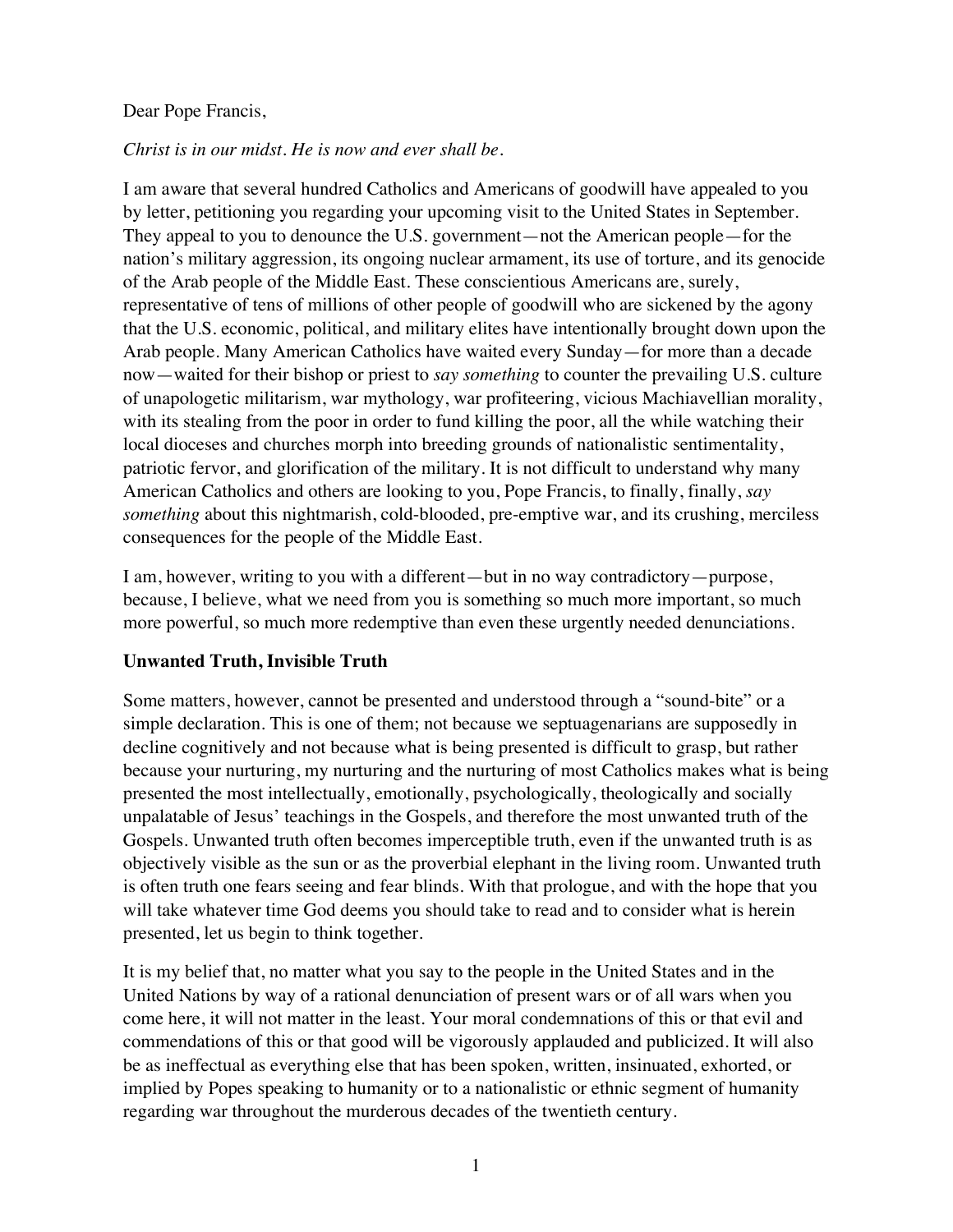# **Three Hats**

I am therefore writing to you to request of you something far more basic than the public denunciation of present evils and the public expression of admiration for present good within U.S. society in particular and within humanity in general. I fully recognize that you come to the U.S. wearing three hats: head of state, head of government and earthly head of the Catholic Church. I ask that, sometime while here, you put aside the two governmental political hats and, as the Vicar of Christ on earth concern yourself solely with those who were chosen and have chosen to live out the mystery of their existences and of existence itself within an irrevocable commitment to Jesus as made present in the Catholic Christian Faith.

I do not ask that you simply *say* something, Catholic to Catholics and Pope to Catholics of the United States and of all nations; I request that you *do* something, something specific, something essential, something monumental, something that is entirely within your power to do, and something that has more power to produce changes for the good of all people than anything else that can possibly be imagined. I appeal to you to do something for and through the 65 million Catholics in the United States and the 1.4 billion Catholics on this planet—and then let the ripples of Divine Truth go out, as the Holy Spirit, the Spirit of Truth, directs them by His Breath.

# *"Just his opinion"*

The Pope publicly speaks so often and says so much on so many different topics that one more Papal statement to all the People of God that, "War is evil," would carry little weight in the minds of most Catholics. The Catholic response, right, middle and left, would be, "That is just his opinion." An *ex cathedra*, infallible declaration, however, that Catholic Christian participation in war is always and everywhere an intrinsically grave evil, is an altogether different statement and reality. It is what is essential in this case for permitting the Jesus of the Gospels to work through His Church and thereby empower the Church to be the agent of the redemptive change and to be the redemptive witness for change it was intended by Jesus to be for all humanity.

"*War, never again war*," spoken to all the people of the world by the Pope is a statement that those who are about the business of war can brush-off and neutralize with little effort. However, *"It is a grave and intrinsic evil for Catholics to participate in war,"* proclaimed infallibly by the Pope to the 65 million Catholics in the U.S. and the 1.4 billion Catholics in the world would precipitate tectonic movement within humanity and tremors within those who are in the business of war profiteering, war making, war preparation, war justification and war glorification.

# *"Teach them to obey all that I have commanded you."*

Specifically, what I am requesting you to *do* is to exercise the unique authority of the Petrine Ministry in the Church, the authority of the keys, and make a proclamation substantively in conformity with the following: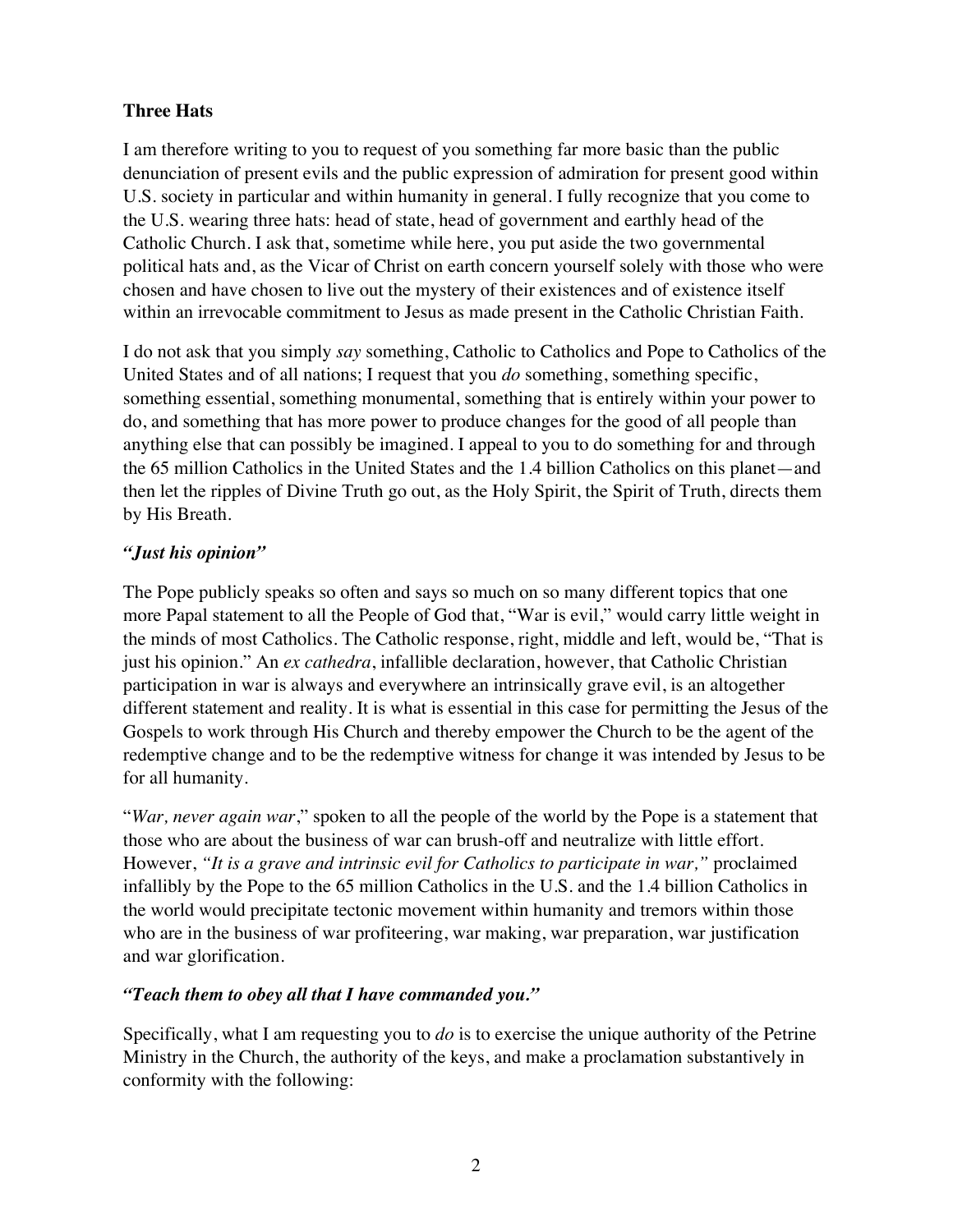*"I, Francis, Bishop of Rome and Successor of Saint Peter, Servant of the Servants of God, infallibly proclaim from the Chair of Peter, ex cathedra, that Jesus, the Word (logos) of God made flesh, was, is and ever will be in both His human and divine natures a Person of Everlasting Nonviolent Love of all human beings under all circumstances without exception. Cruelty and violence are eternally and absolutely absent from Him. For Catholics, who have been chosen by Jesus Christ to receive the gift of faith in Him, to be Baptized into Him and to love others as He loves them, participation in war is an gravely intrinsic evil in which no Catholic is morally permitted to participate under any circumstances. Such participation is objectively incapable of ever, under any conditions, being in conformity with the commandments and teachings, the Way and the Holy Spirit of Jesus. Therefore all past, present and future justifications for Catholics participating in war are now and forever declared absolutely null and utterly void."*

I entreat you, Francis, to feed Jesus' sheep, telling those for whom your *ex cathedra* teaching is a *mandatum* of conscience, i.e., Catholics, the Gospel truth about Jesus' explicit teaching in relation to violence and enmity, namely, that He completely rejects violence and enmity by word and by deed as options for Himself and for those He chooses to be His disciples.

### **Introducing Values and Practices into the Church**

It is one thing to update by legal fiat a state's banking system, e.g., the Vatican City State's, and bring it into line with the values and practices desired by those who control the banking systems of Europe and the U.S. It is quite another matter to bring the Catholic Church in line with the values and practices explicitly desired by the Jesus of the Gospels. Whatever significance the former may or may not have, it is infinitely dwarfed by the significance of the latter. But, for reasons that are apparent, mass media would ballyhoo the former and lionize the chief executive of a state, e.g., a Pope, who would bring it about. And for reasons that are equally apparent, mass media would vilify a Pope who would try to bring about fidelity in the Catholic Community to the Nonviolent Jesus of the Gospels and His Way of Nonviolent Love of friends and enemies.

#### **The Advisors**

Most, perhaps all, of your advisors will tell you, warn you, to stick with institutional administrative reforms, e.g., the curia, and delivering uplifting spiritual speeches to all the people of God, praising good and condemning sin. They will tell you that to speak as the Vicar of Christ, *ex cathedra,* the truth of the Nonviolent Jesus of the Gospels and His Way of never-ending Nonviolent Love of all under all circumstances, to the Catholic disciples of Jesus in the U.S and around the world, and to relate it directly to the intrinsically grave evil of participating in the human slaughter and bloodletting of war, would be a blunder of 'cleansing of the Temple' proportions with 'cleansing of the Temple' consequences for you and for the Catholic Church. But as you well know as the Vicar of Christ on earth, your business, like Christ's business when He trekked on earth, is not success, but fidelity. The Father's business is success.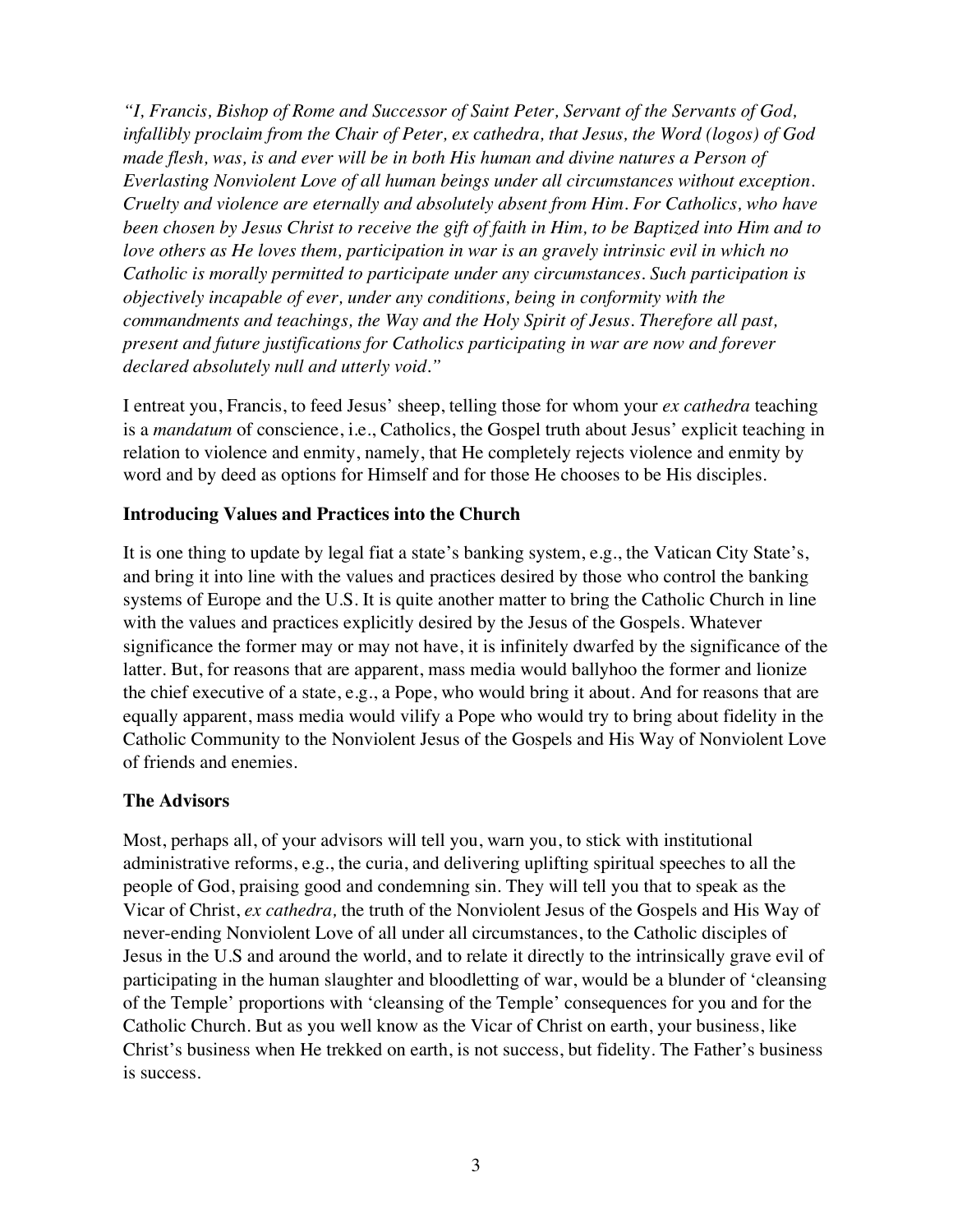# **The Vicar**

"Vicar," is derived from the Latin word *vicarius,* which translates "substitute," or "vicarious." The Pope, in an ecclesiastically unique ministry and manner, is a substitute for Christ on earth as no other can be. In the Petrine Ministry he is a vicarious Christ. Whether a Pope fulfills the obligations of his ministry by speaking and acting on behalf of Jesus as Jesus would speak and act is a matter of his personal choice. Pope Julius II, leading the Papal Army into homicidal battles on his great white horse, donning silver armor and flashing a sword, could not reasonably be seen as speaking and acting in a manner logically consistent with the Jesus of the Gospels. I doubt that anyone seeing Pope Julius II coming towards him or her—in order to trample them down and slay them—would think, "*Here comes Jesus Christ."*

The same must be said of other Popes who, though too timid or pusillanimous to lead their Catholic warriors into war, nevertheless, eloquently justified, indeed blessed, other Catholics going to war to kill and maim and to be killed and to be maimed. It is no more logical or theological to suggest that this is what Jesus would have said and blessed than it is to suggest that what Pope Julius II did is what Jesus would have done. In both instances the Pope has failed in his Petrine ministry of being the Vicar of Christ, the vicarious Jesus Christ on earth.

# *"Feed my lambs"*

Francis, you will be making an immense contribution to authentic peace, to reconciliation of people with each other and with God, to the salvation of souls, to the eternal salvation of all humanity and to "the greater glory of God," if you will feed Jesus' lambs with Jesus' truth, which is inseparably His person and His words. You will also be doing what Christ uniquely chose *you* to do as the Successor of Peter, "*Feed my lambs*" (Jn 21:15). It is a harsh but verifiable historical, spiritual and moral truth, when a Successor of Peter feeds Jesus' lambs with the opposite of the truth of the Person, words and deeds of Jesus or by silence allows others within his spiritual care to so feed Jesus' lambs, he is not loving Jesus and not feeding His lambs. He is poisoning them.

# **Upside Down**

For over a millennium the earthly spiritual and moral leaders of Catholic Christians have turned the truth of the Nonviolent Jesus and His Way of Nonviolent Love for all under all circumstances upside down for most Catholics. This is incontestable historical fact, not opinion. As Gandhi said, *"The only people who do not see Jesus as nonviolent are Christians."* Francis, you and every Catholic theologian knows that Catholic just war theory is not the teaching of Jesus and that it is not a logical extension or application of the teaching of Jesus. Catholic just war theory is a self-evident 180-degree inversion of the truth of Jesus in theory and in practice. It turns the teaching of Jesus on its head. Catholic just war theory is the primary example in Church history of failing to heed Jesus' severe warning to the Pharisees: *"You disregard God's commandments but cling to human traditions. How well you have nullified the commandment of God in order to uphold your traditions"* (Mk 7: 7-9). But, it is entirely within your authority, and your authority alone, to stop this mutiny, to correct this inversion, indeed this nullification, of the teaching of Jesus in the Catholic Community in the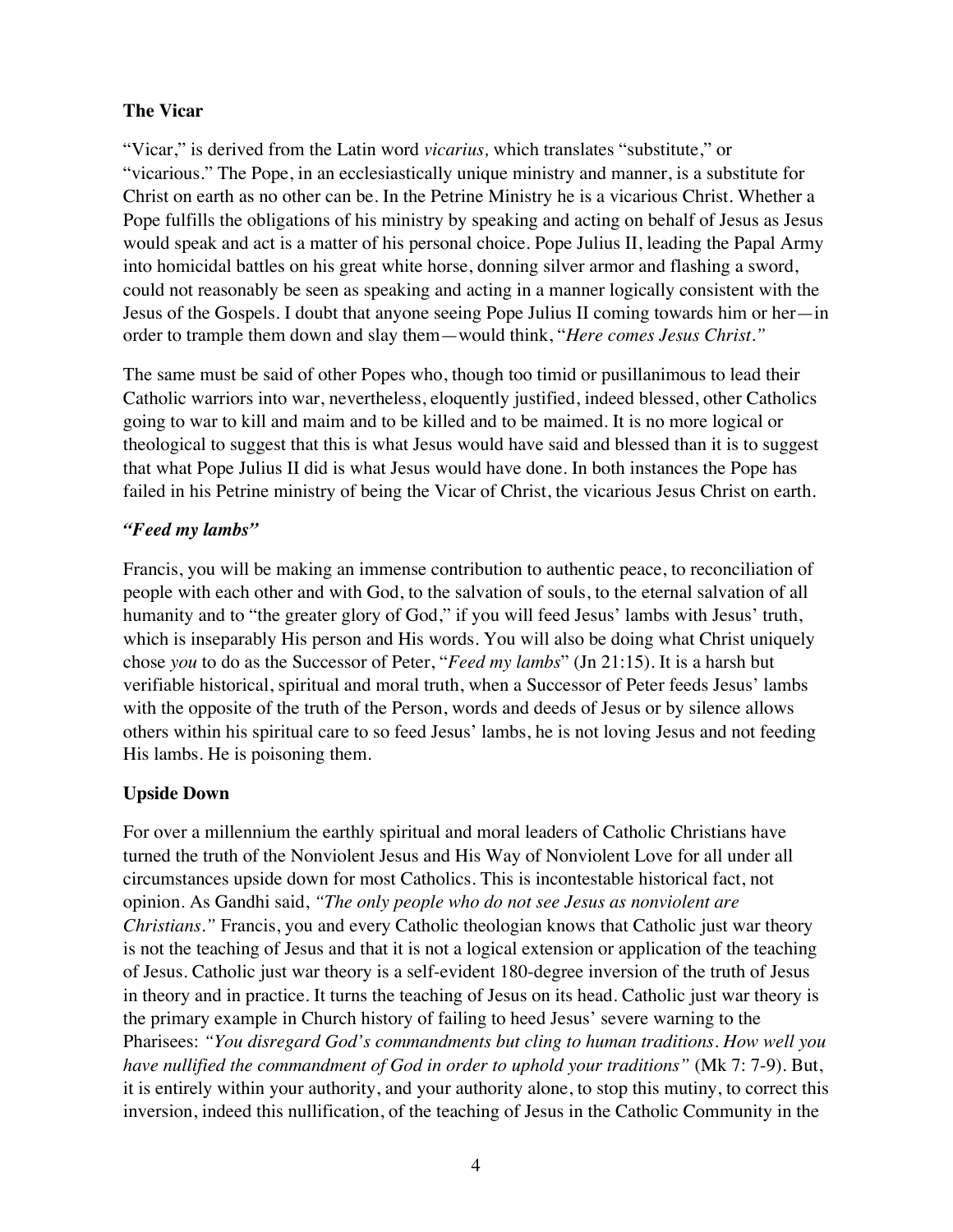United States and in Catholic Communities throughout the world—and thereby *"turn the whole world upside down"* (Acts17: 6).

### **Blessed Oscar**

Francis, as Vicar of Christ, to feed Jesus' lambs as Jesus fed them, to love them as Jesus loved them, to teach them what Jesus taught them can oftentimes be a frightful choice. It can possibly have a great cost attached to it and may even—as it did Blessed Oscar Romero—put a Pope on the cross for the remainder of His earthly life rather than on the cover of TIME MAGAZINE for a week. But, as you were told when elected Pope, *"Pater sancte, sic transit gloria mundi."* Love in the imitation of Christ is eternal; all else in time is dross, totally perishable. Catholic just war theory is not love in the imitation of Jesus. It is not love in conformity with Jesus' *new commandment, "As I have loved you."* It is dross.

### *Non Serviam, Non Credo*

Francis, for bishops, including the Bishop of Rome, and for priests to continue to stand up and teach a philosophy of a theoretical Christian just war—according to which a follower of Jesus can slay and savage other human beings—as a morally acceptable substitute in the eyes of Jesus to following His example, His teaching, and His Way of Nonviolent Love of all as proclaimed, lived and commanded in the Gospels, is a staggeringly irrational, indeed a terrifying choice—if one believes Jesus is God Incarnate. It is a blatant *non serviam* act. Or else and more likely, it is a *non credo* in regards to Jesus' Messiahship and/or Divinity.

Such bishops and priests behave like a Christian father who after reading his child stories from the Gospels about Jesus, telling his child that Jesus loves all people, even the people who crucified Him, gives the young one as a Christmas present a toy weapon so he or she can pretend to kill enemies. This present creates a perception-distorting lens in the mind of the child that inverts the image of Jesus in the Gospels. To continue to permit the carnage and butchery of war to be understood as morally validated by the Word (*logos*) of God Incarnate, the Jesus of the Gospels, is not feeding Jesus' lambs. It is giving children a snake when they ask for a fish  $(Lk 11:11; Mt 7:10; In 21:17)$ . That is not what Jesus meant for you to do when He gave you the command, *"Feed my lambs"—*and gave it as the definition of what true love of Him means for Peter and his legitimate successors.

# *Revolvere*

As you know, revolution etymologically is derived from *revolvere,* "to turn around," "to turn back." I realize that I am asking you to become the initiator and leader of a revolution, a nonviolent revolution, for the temporal and eternal welfare of all. I am here asking you to do what Jesus did with the Father's omnipresent and omnipotent support, that is, to do the perceived impossible. Such a revolution needs to first happen, not in the world, but in the Church. We Catholics need to turn around, to turn back to our Founder and God and His omniscient authority: We need to re-establish a Catholic ethic that is logically and incarnationally rooted in the Nonviolent Jesus of the Gospels, who is the omnipresent, omnipotent and omniscient Word (*logos*) of God *"made flesh,"* and in His Way of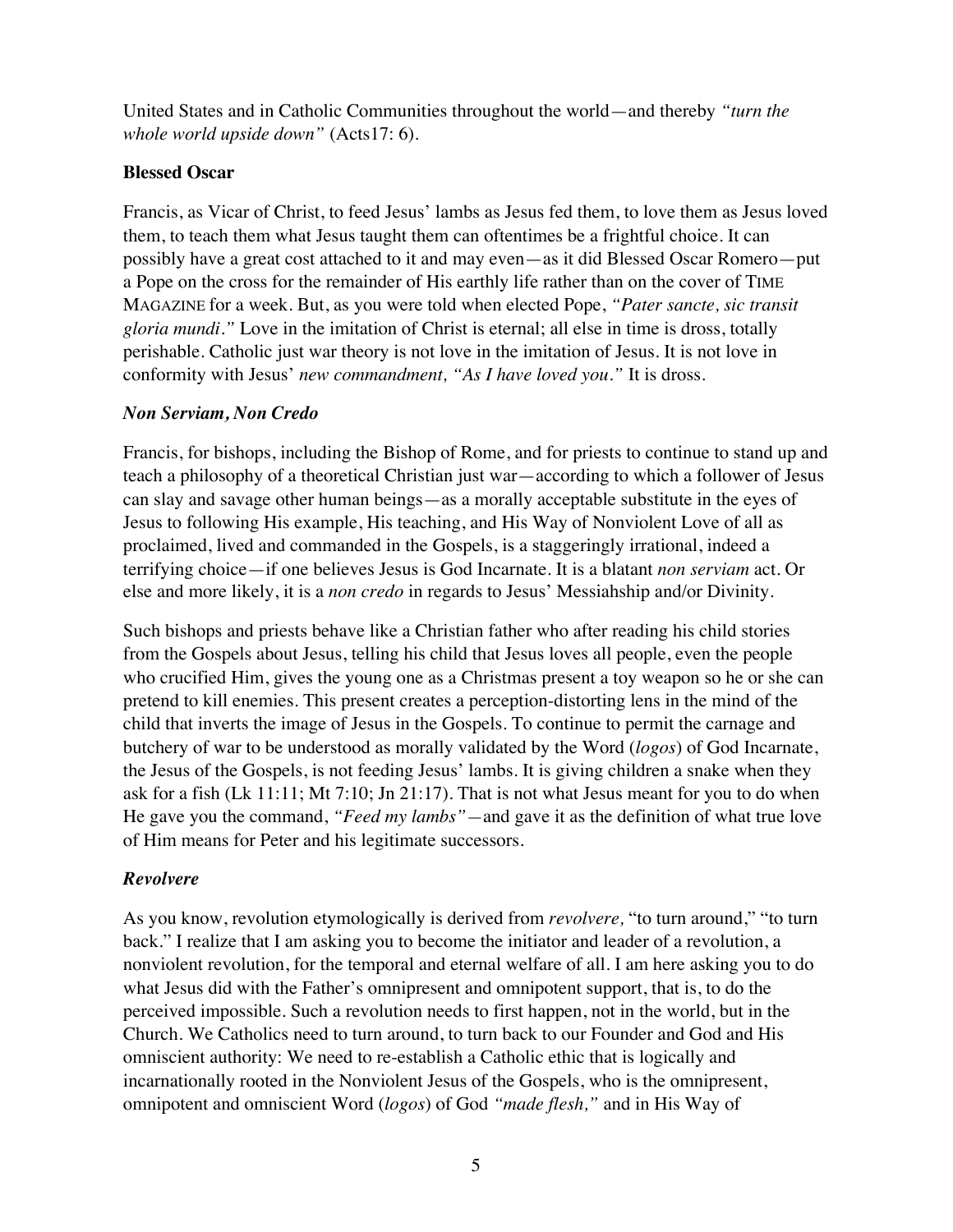Nonviolent Love of friends and enemies, even lethal enemies. But why must this revolution, this *metanoia,* in the Catholic Church originate with you? Because, as the preeminent moral theologian in the Catholic Church in the twentieth century, Rev. Bernard Haring, pointed out, there is a "stubborn resistance of the ruling religious class in the Church to Christ's message and witness of nonviolence. Yet it is not possible to speak of Christ's sacrifice while ignoring the role of nonviolence. Jesus is Nonviolence Incarnate."

# **The 'big lie'**

The 'big lie' is the lie so colossal that no one would believe that someone could have the impudence to so distort the truth. *Peter* is the only one who can break the death grip of the 'big lie' that Catholic just war theory has on the Church's leadership, who control practically all of the means of communication within the Catholic Community. On a rational and a scholarly plane, as the premier Catholic Biblical scholar of the mid-twentieth century, Rev. John L. McKenzie, says:

*Jesus taught that violence belongs to the reign of Satan, and men must expel violence if they wish to liberate themselves from the reign of Satan. If Jesus did not reject any type of violence for any purpose then we know nothing of Him. He in no way accepts violence as a means of controlling violence. We have tried to produce a form of Christianity that will be tolerable to those who believe that the best way to deal with enemies is to beat their heads in. And we have done this. We have produced the ethic of the just war. This is not the New Testament and every theologian knows it. Jesus presents in His words and life not only a good way of doing things, not only an ideal to be executed whenever it is convenient, but the only way of doing what He did. The Christian just war is a piece of phony Christian morality.*

But, for centuries of yesterdays right up to today, the ruling religious class in the Church, via "*philosophies based on the principle of this world,*" has been intentionally blurring and befogging the truth concerning the total rejection by the Jesus of the Gospels of violence and enmity by sending mixed messages, indeed contradictory messages, based on philosophy to the faithful. There is no mixed message or contradictory message in Jesus' teaching regarding the rejection of violence and enmity. By teaching for centuries a murderous, humanly contrived, philosophical evasion called the Catholic just war theory, which owes nothing whatsoever to anything Jesus ever said or did, as morally consistent with the truth presented by the Nonviolent Jesus of the Gospels, the ruling religious class in the Church has convinced and deceived itself and the Catholic Community by the 'big lie,' that Catholic just war theory and not the Sermon on the Mount is the "go-to" moral standard when the local political, economic, military and media elites howl and shriek, "*War!*"

# *The Law of God Written in the Heart*

Neither the Church nor you, Francis, has a commission from Jesus to teach philosophy, let alone to substitute for His unambiguous teaching philosophical presumptions and speculations, e.g., protection of earthly life from a lethal enemy bestows an inalienable right on the threatened person to use homicidal violence against the enemy. Philosophies can contain innumerable high priority values, including the primacy of the value of the earthly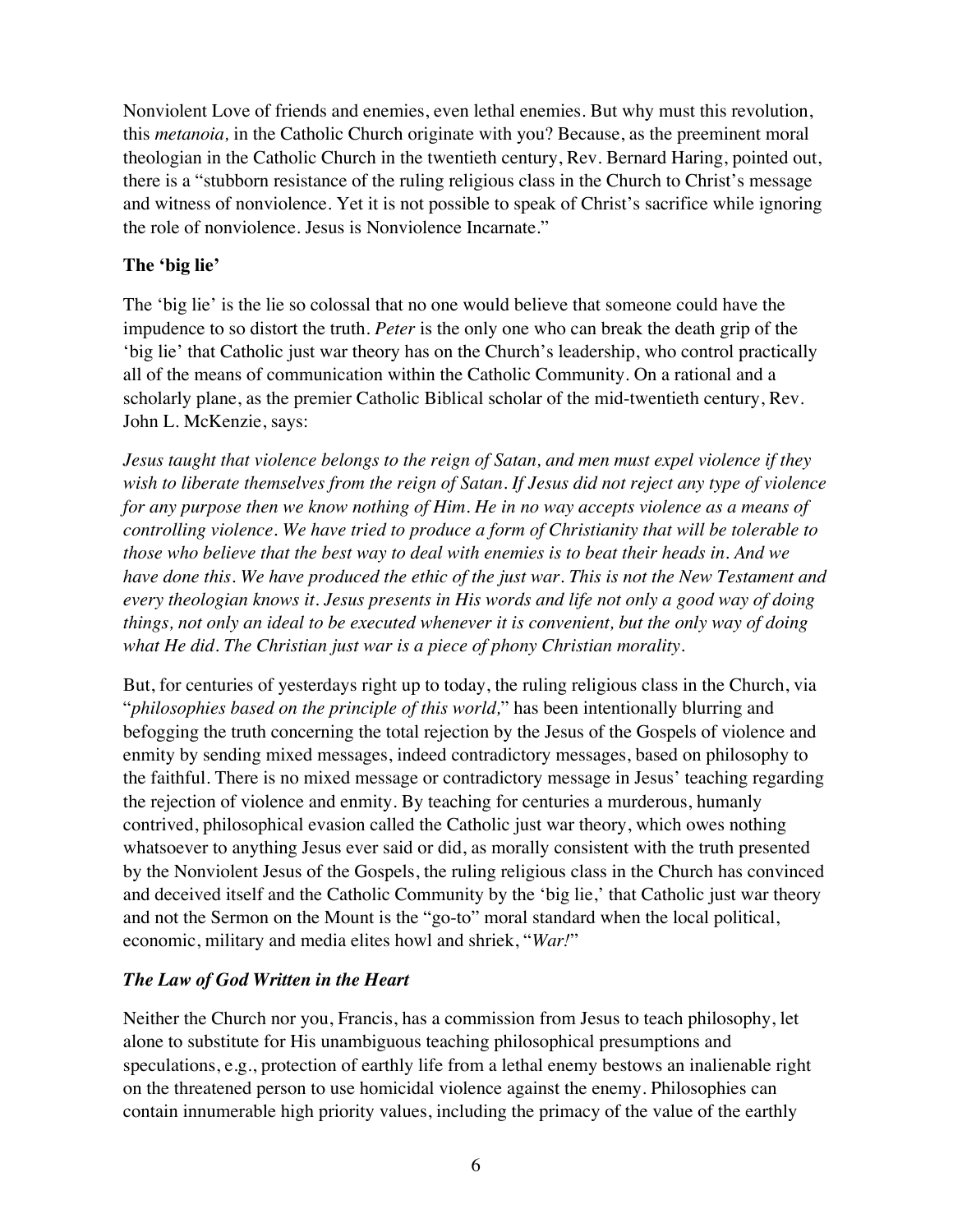survival of just about anything, e.g., a person, a nation, an ethnic group, an economic system, a standard of comfort, a class system, my money, my piece of dirt, my house, my whatever, etc. The particular philosophy then determines that this or that important value may be protected and maintained by individual or collective homicidal violence because the need to defend it outweighs every other consideration, including, for the Christian, being faithful to the explicit teaching of Jesus. One will look in vain in the teachings of Jesus to find such an understanding or exception. What has absolute worth in the eyes of God and in the eyes of the Word (*logos*) of God Incarnate, Jesus, is fidelity to the revelation of the will of the Father as Jesus revealed it in His Person, words and deeds. The Cross—on which Jesus lived unto death His Way Nonviolent Love of enemies—is neither the symbol nor the reality of earthly survival. It is, however, the symbol and the reality of eternal survival in communion with God—Resurrection.

Francis, whatever may be "*the law of God written in the heart"* of each person by the Word (*logos*) of God (Rm 2:14-15), it is neither known nor understood through philosophical systems or speculations that contradict the law that was placed in the human heart by the Word of God Incarnate in His Sermon on the Mount. If a philosophical system in its premises and/or in its conclusions arrives at an interpretation of "*the law written in the human heart,*" sometimes referred to as natural law, which runs counter to the teaching of Jesus, and this is being presented to the Christian as a substitute for the teaching of Jesus, the only rational conclusion a Christian can draw is that such an interpretation of the "*law written in the human heart*" is erroneous. The law of God is inscribed into the being of each human being by the Word of God. But, any interpretation of it that even implies to a Christian, that what the Word of God Incarnate teaches as the "law of God"—indeed what He '*commands"* must be "*obeyed"* because it is the law of God (Mt 28:19)—can be contravened is a misinterpretation of the "*law written in the human heart.*" The *Logos* (Word) of God does not and cannot teach that "A" is evil and therefore contrary to the will of God on Monday and then on Tuesday teach "A" is good and consistent with the will of God.

God's law is His Word, the Word (*logos*) of God—who communicates to human beings from heaven and on earth the will of God that is done in heaven as it must be done on earth—is not self-contradictory. It is the same Word (*logos*) of God who created the universe that delivered the Sermon on the Mount; it is the same Word (*logos*) of God who wrote the "*law of God in the hearts"* of human beings, who commanded, "*Love your enemies,"* and "*Love one another as I have loved you*." If there is ever a contradiction between what Jesus taught as the moral will of God and what one or many concupiscence-ridden, finite, human minds interpret as the meaning of "*the law of God written in the heart,*" reason dictates that an interpretation that opposes what the Word (*logos*) of God Incarnate taught, what the Author of "*the law of God written in the human heart*" taught, is radically flawed. Francis, isn't it well beyond the time for Peter to call a halt to this preposterous philosophical-theological charade dubbed the Christian just war theory, which serves only to undermine the credibility of Jesus, to introduce distrust of Jesus into a Christian's psyche, to camouflage evil as good and to thereby continually aid, abet and foster the spiritual and moral maelstrom of evil labeled war, which then catalyzes every other evil known to humanity?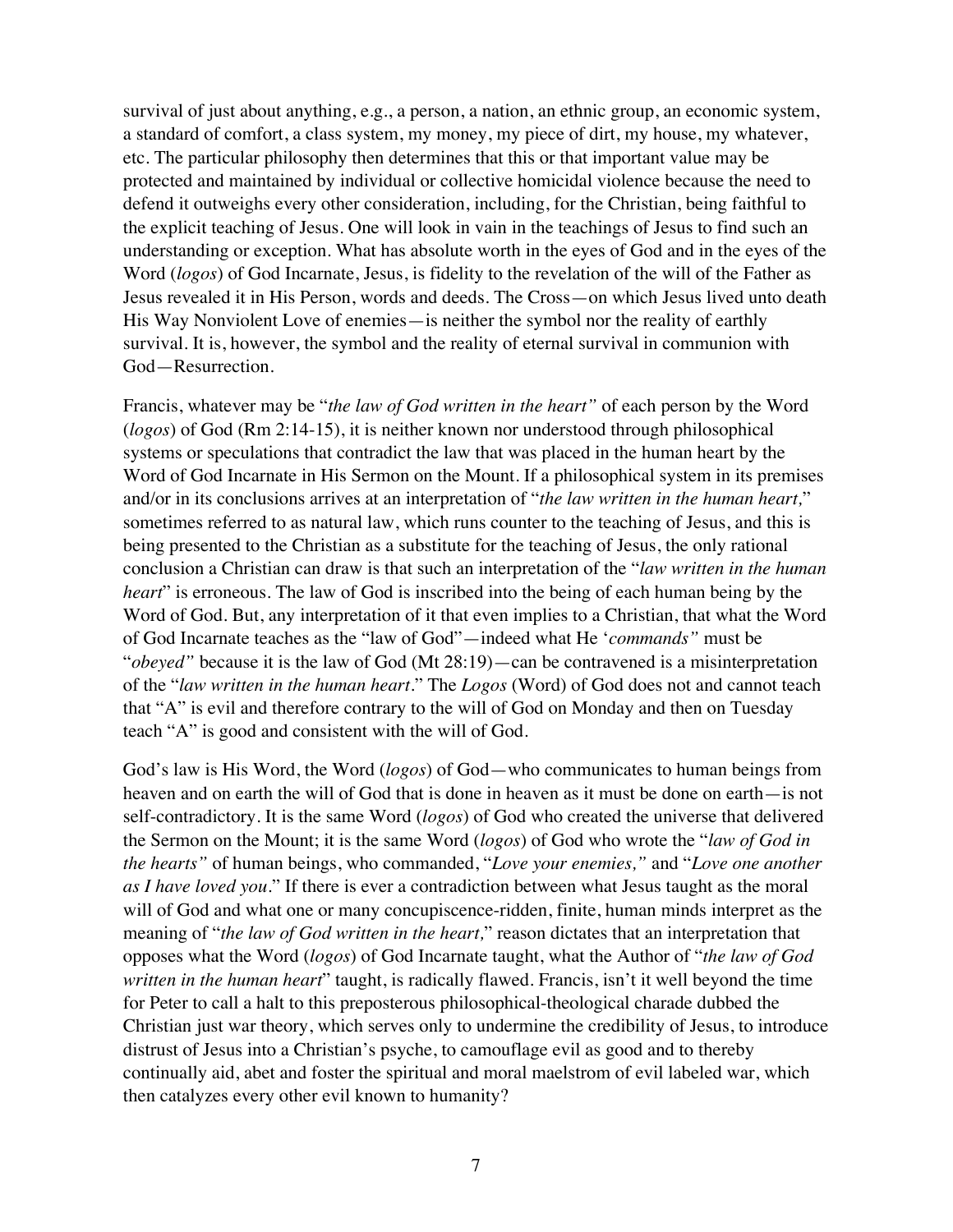### **The Cost of Labeling Evil "Good"**

Francis, Hebrew and Christian Scriptures are in accord: an evil left unnamed will propagate itself incessantly and with ever increasing intensity. Evil designated as good under the trimmings and trappings of the "holy" is generationally catastrophic. The heinous monstrosity between 1914 and 1918—ratified by Church leaders in most nations (although not by Pope Benedict XV) as conforming to the will of God as revealed by Jesus—metastasized into the religiously endorsed, hellacious cataclysm of 1939 to 1945. The "holy" presence of Catholic just war theory's illusory assurances of moral and spiritual "safety" in the consciousness and conscience of Catholics, promoted, aided, and abetted this pandemic of homicidal evil, as it has in tens of thousands of other similar, if smaller-scale, exercises in human slaughter over the past 1700 years. Does not or should not the fact that there was only one Catholic laymen who was a conscientious objector to going to war on behalf of Germany in Word War II, Blessed Franz Jägerstätter, cry out to Church leaders that an unnamed, evil has propagated itself with zeal in the institutional Catholic Church, with the overwhelming support of the Church's ecclesiastical ruling class?

# **Hopping as the Way of Jesus**

The Prophet Elijah confronted with the Israelites' falling for the 'big lie' 2800 hundred years ago demanded that they not try to play both ends against the middle spiritually: *How long do you mean to hop, first on one leg and then on the other? If Yahweh is God follow him; if Baal, follow him.*" The same question today faces the Catholic Church, and specifically you, the Vicar of Christ. Specifically you, Francis, because you have a unique authority in the Catholic Church to stop the hopping between two contradictory moral options by infallibly teaching what Jesus infallibly taught. You have the authority and the ability to untie the tangled knots of logic, propaganda and illusion in the service of murderous deceit, which the Catholic just war theory and its ruling class advocates have tied around the heart of the institutional Church and the hearts of its members. Simply proclaim, *ex cathedra*, "Jesus is God, follow Him."

# *Jesus, I Trust in You.*

How can Catholics say, "*Jesus, I trust in you,*" if their Church leaders tell them that there is another way to follow—a way that is the antithesis of what Jesus taught—that can be substituted for the Way of Jesus, because His Way is unrealistic? Surely, if we believe in Jesus as Lord, God and Savior, if we truly believe, then we know the Church and every pope, bishop, priest, and layperson should not ever think that he or she needs to depart one inch from the Way of Jesus for him or her and the Church to complete the mission assigned by Jesus to them. To teach differently, organically sows the seeds of mistrust in the Divine, and then the fox of fear is in the chicken house. Catholic just war theory communicates loudly and clearly to Catholics and to all humanity, *"Jesus, I do not trust you. I do not trust that you know what you are talking about. So I will not follow your way because I fear to do so."* Choosing the way of Catholic just war theory is choosing to discard the way of Jesus, because I do not trust Him to be telling the whole truth and nothing but the truth.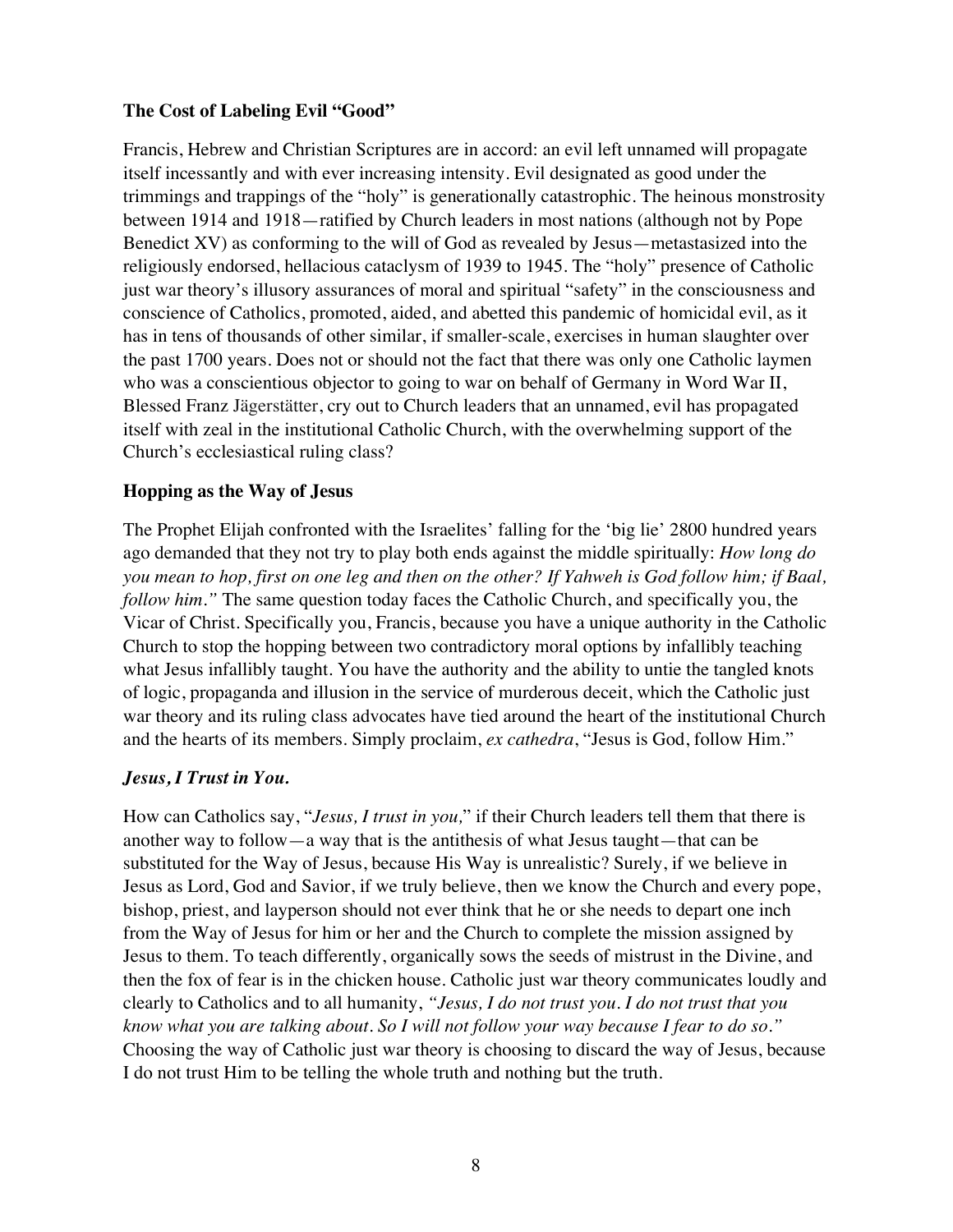It is this **fear to trust Jesus** that is at the root of the acceptance of Catholic just war theory by bishops, priests and laity. Because of this basic fear to trust the Nonviolent Jesus of the Gospels and His Way of Nonviolent Love of all, the door opens for a legion of other fears to enter the minds and hearts of Church leaders. Bishops and priests, and by natural extension the Catholic Communities they lead, are then driven by these always multiplying fears to teach—not what Jesus taught—but rather what Jesus never taught. Indeed, the logical opposite, namely, justified homicidal violence theories of what Jesus taught by word and deed—*"teaching as doctrines the precepts of men*" (Mt 15:8; Is 29:13). "*Make sure,"* writes St. Paul, *"that no one traps you and deprives you of your freedom by some secondhand, empty, rational philosophy based on the principles of this world instead of on Christ*" (Col 2:8). Might that be exactly what the institutional Catholic Church is doing to its members with its propagation of Catholic just war theories?

#### **The Keys**

Jesus said to Peter: *"I will give you the keys to the kingdom of heaven."* But keys can be used to lock as well as to unlock. Is locking-out and locking-in not exactly what the institutional Church is and has been doing for a long time, that is, locking-out Jesus' teaching of Nonviolent Love of friends and enemies for Catholics, while locking-in Catholic just war theory as morally acceptable substitute for His teaching for Catholics—if not a teaching morally superior to His teaching? Francis, do not let your moment as the Petrine Minister in the Church be a witness to fear conquering fidelity. Let it live in time and memory as a witness to love and fidelity of love—*"If you love me you will keep my commandments"—*and the conquering fear. The ruling religious class in the Church and Catholics in general because of it, are tied in the fearful and fearsome illogical, emotional, psychological, theological, moral and spiritual knots of Catholic just war theory. Untie their knots, release them from their bondage, undo the ties of fear that bind them to homicide and hate, free them to "*love enemies*," *"to love as Jesus loves."* Free them by your infallible teaching from the Chair of Peter and by your example of trust in Jesus overcoming fear.

The institutional Catholic Church, and you, Francis, by your unique ministry within it, are confronted with a choice. Will you both choose the Way of the Nonviolent Love of friends and enemies of the Nonviolent Jesus of the Gospels? Or, will you both continue down the unholy, humanly destructive road of following ideas about God and His will created "*by some secondhand, empty, rational philosophy based on the principles of this world instead of on Christ,*" which promotes fear, distrust of Jesus, a patently illogical extension of Jesus' teaching, war and a cauldron of generational evils. To choose one road is to renounce the other. There is a saying: No matter how far you've gone down the wrong road; turn back when you realize it. And of course, silence about being on the wrong road serves only the *status quo*, serves only the process of continuing down the wrong road—which in the case of Catholic just war theory is the road of participation in the orgies of evil called war, under the supposed auspices of Jesus Christ.